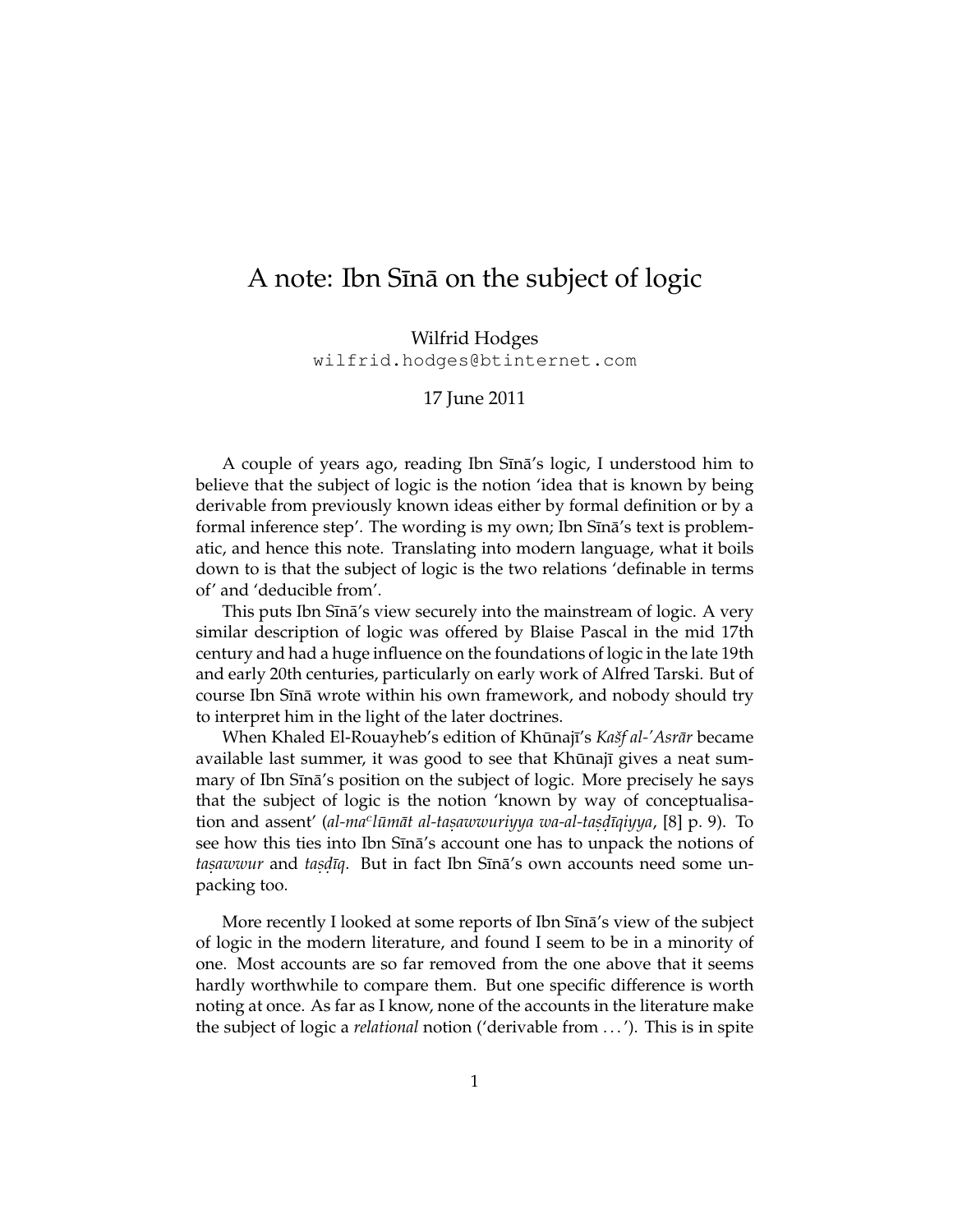of the relational terms in Ibn Sīnā's own text ('second' (to what?) 'depend' (on what?), 'composition' (from what?)), and Ibn Sīnā's own constant insistence that when interpreting sentences we should look for the implied relations. But those accounts that I've seen don't even raise the question whether the subject of logic might be relational. I'm inclined to put this down to a widespread lack of awareness of Ibn Sīnā's approach to logic, which is hardly anybody's fault when there is still so much of Ibn  $S\overline{\text{ina}}$ 's logic to be explored.

Another discrepancy worth mentioning at once is the statement in some of the literature (for example Tony Street [11]), that Khūnajī disagreed with Ibn Sīnā about the subject of logic. Since Khūnajī doesn't say he is disagreeing with Ibn Sīnā, I suppose the evidence for this statement must be that Ibn Sīnā and Khūnajī express different views about the subject of logic. (It wouldn't be enough to observe that Khūnajī's statement uses different words from Ibn Sīnā's statement in *Metaphysics* [5]; Ibn Sīnā's own statements in *Metaphysics* and *Easterners* [6] have very few words in common.) But then what you think about this will depend on what you think Ibn Sīnā's view of the subject of logic was. So this discrepancy could just be a consequence of prior disagreements.

All recent published accounts of Ibn Sīnā's view of the subject of logic refer to a paper of A. I. Sabra, 'Avicenna on the subject matter of logic', *Journal of Philosophy* 77 (1980) 746–764 [10]. Sabra's paper contains a wealth of information and wisdom, but it is far from justifying all the points that are commonly attributed to it. On several points I found I agreed with Sabra against the views of people who cite it. Let me mention two.

First, this is from Bertolacci [1] p. 273:

The subject-matter of logic [in the relevant text in *Metaphysics*], namely the secondary intelligible notions, are concepts like "sub-

(1) ject" and "predicate", "universal" and "particular", "essential" and "accidental"; they are based on the "first intelligible notions", namely the categories.

Bertolacci cites Sabra's paper in support of this view. But in fact Sabra says hardly anything about Ibn Sīnā's view on the relation of logic to the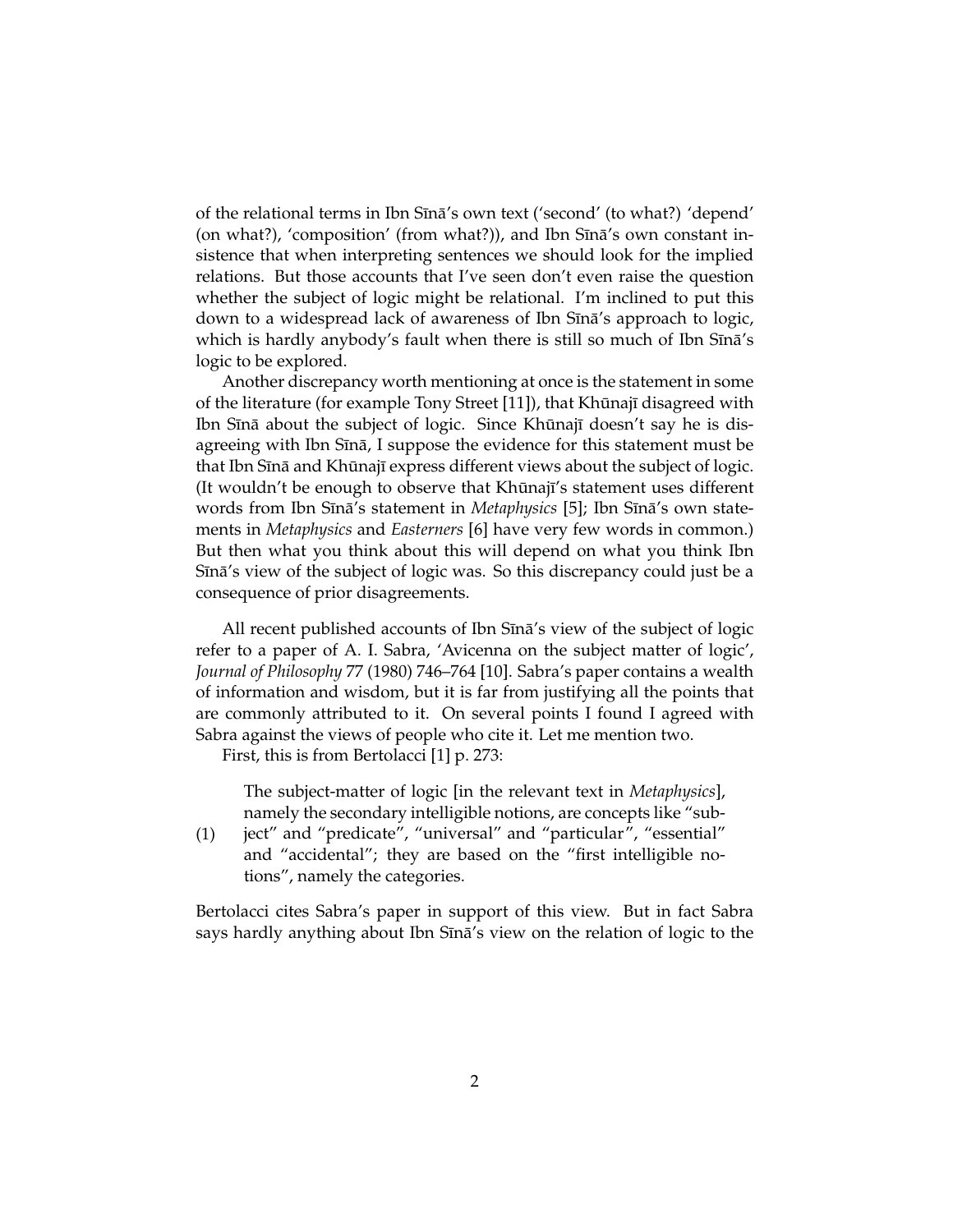categories. He does say this:

Avicenna returns to the question of the relation of logic to philosophy and the related question of the subject matter of logic in other parts of the Logic of *Kitāb al-Shifā'*. In the section on

(2) *Categories*, for example, he again asserts his independence from the Peripatetics (including Fārābī and Ibn al-Tayyib) by emphatically excluding the doctrine of categories from the proper domain of logic. ([10] p. 764)

Sabra is certainly right about this, and it makes it highly unlikely that Ibn Sīnā would have endorsed any statement to the effect that the subject of logic is 'based on ... the categories'.

In fact Ibn Sīnā does explicitly discuss the relation of categories to the subject of logic on page 10 of *Easterners* ([6]). The passage is uncomfortably brief, and as with all of *Easterners*, the text is not yet secure. But my own present and provisional reading of the passage is broadly as follows. The subject of logic doesn't involve the categories, but they have a role in the practice of logic, because they are helpful for seeing how the content of a particular word or phrase can form a part of a valid definition or inference.

For an example of a different kind, take this from the footnotes of McGinnis's recent and highly recommendable book on Avicenna:

(3) See Sabra (1980) for a complete discussion of the proper object or subject matter of logic. ([9] p. 261)

By contrast here is Sabra's view:

I hope that the following remarks, despite their preliminary character, will not fail to show that Avicenna's style of thinking and

(4) writing does lend itself profitably to the kind of analytical approach attempted here. ([10] p. 750)

Sabra's description of his paper as having a 'preliminary character' is not just modesty; it is the literal truth. Sabra collects together information of various kinds that might be relevant to determining what Ibn Sīnā thinks is the subject of logic. On my reckoning, some of it is certainly relevant and some is not. Sabra does in several places make his own opinions clear about where the evidence points. On some of these opinions I am fairly sure he is wrong; but scientific disagreement begins not with opinions but with supporting arguments.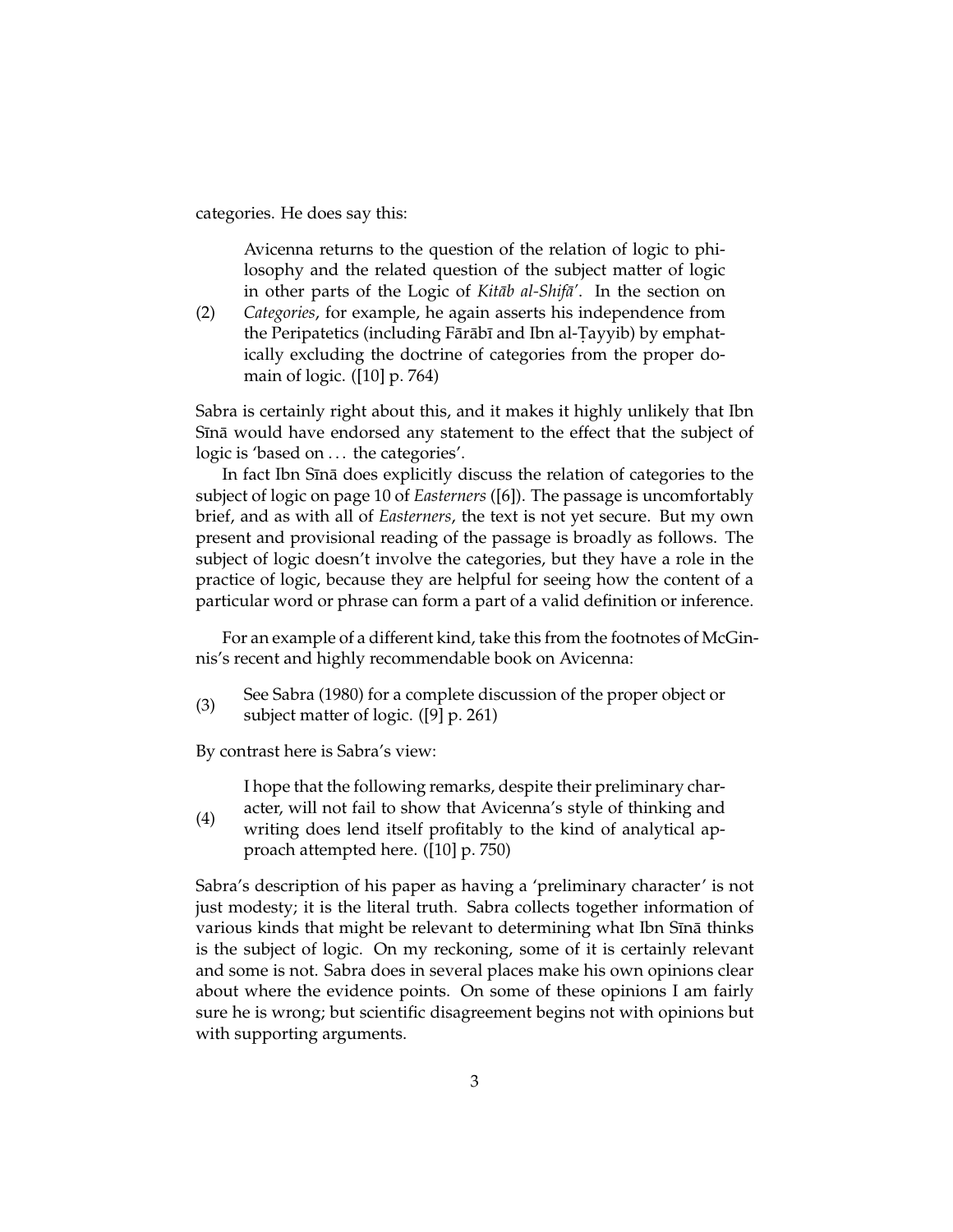I also agree strongly with an implication in the final clause of Sabra's sentence. One of the largest questions that hang over the interpretation of Ibn Sīnā's writings is the question of methodology. How should we approach Ibn Sīnā's logical texts in order to make sense of them? Sabra is absolutely right to highlight this question. In fact most of what I say below will be about what one should do if one hopes to extract from Ibn Sina's text an understanding of what he takes the subject of logic to be. Of course this is only a single special case of the broad methodological problem of understanding Ibn Sīnā's logic, and perhaps not a particularly significant one. But it's always good to be concrete.

To grasp what Ibn Sīnā takes the subject of logic to be, the following three lines of enquiry are certainly necessary. (There is some hope that they are also sufficient if properly done.)

- (a) One must establish what Ibn Sīnā means by the subject of a science.
- (b) One must clarify which parts of Ibn  $S$ ina's text were intended as statements of the subject of logic, and how they relate to their context in Ibn Sīnā's works.
- (c) When a putative subject of logic has been found, one must compare it with how Ibn Sīnā himself proceeds when he is writing as a logician.

It would be good if I could pursue all three lines, but maybe someone else will take them up before time allows me. In the remainder of this note I make some preliminary remarks about them.

(a) **Subjects of sciences**. Ibn S¯ına's main discussion of the subjects of ¯ sciences is in *Burhān* [4] book 2, particularly sections 2.2, 2.6 and 2.7. He says that he is mainly concerned with theoretical sciences, and henceforth we restrict to these.

At first approximation, the subject of a science is the meaning of a descriptive word or phrase. Thus using Jackendoff's semantic notation, the subject of arithmetic is the meaning [NUMBER] (i.e. the meaning of the word 'number'). Strictly a subject could have not one but a small group of subjects, provided they hang together in some appropriate way. For example [LINE] and [SURFACE] are both subjects of geometry.

The bulk of the questions discussed by a science are questions of the form 'Is it true that  $\phi$ ?', where  $\phi$  is a sentence whose subject is either the subject of the science, or some appropriately related meaning. For example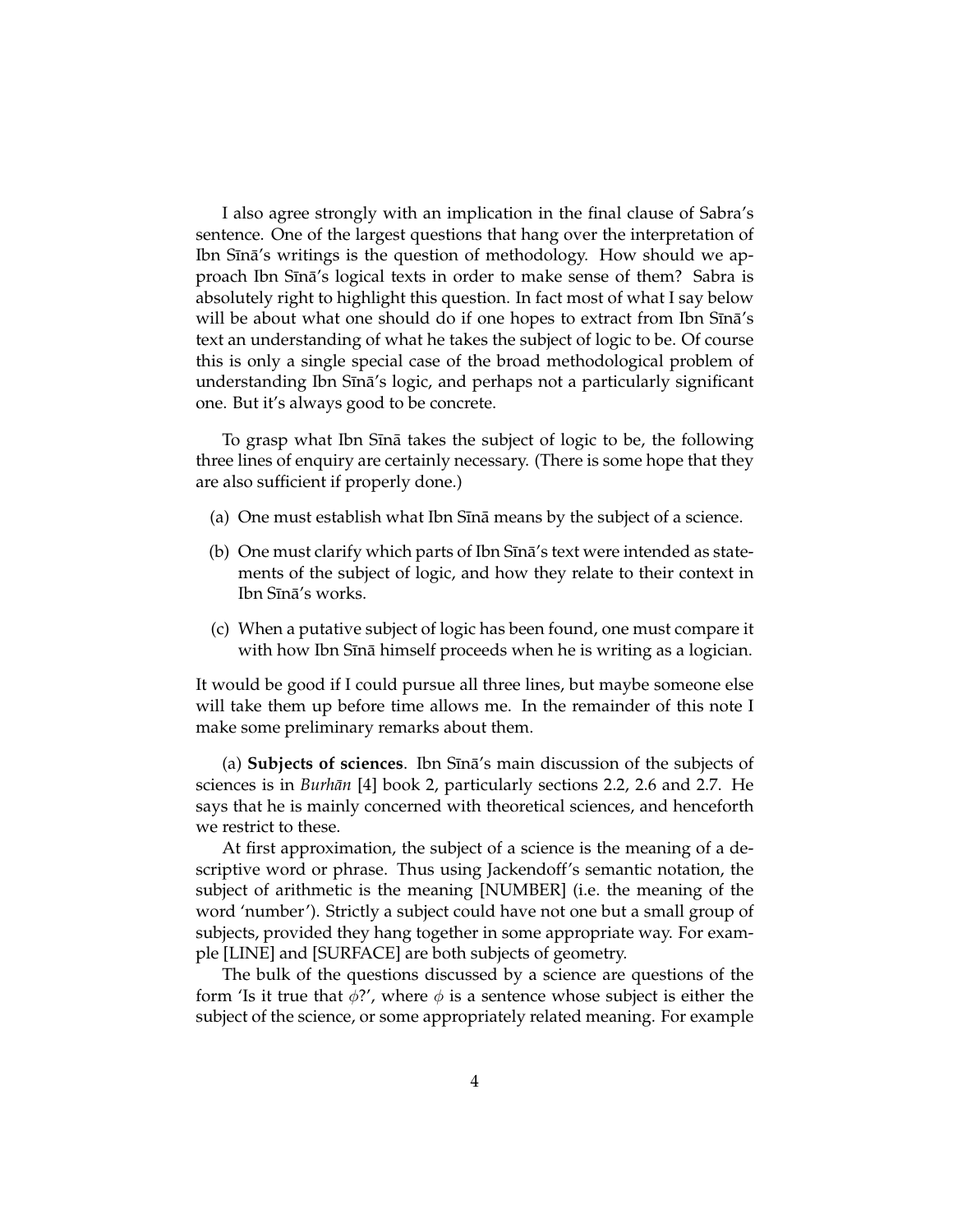arithmetic answers the question

(5) Is every number even or odd?

where the subject is that of the science. (The examples in this paragraph are my own examples to illustrate Ibn Sīnā's classifications.) But the subject of the question can be a species below the subject of the science, as when arithmetic answers the question

(6) Is every even number either 2 or a composite?

Or it can be an individual below the subject:

(7) Is the number 28 perfect?

In practice Ibn Sīnā extends the class of subjects of questions further than he explicitly admits. For example he certainly allows taking pairs:

(8) Is it true that for every pair of numbers, either the first is equal to the second, or the first is less than the second, or the first is greater than the second?

Note that a definition of [NUMBER] tells us not only that all numbers satisfy some defining conditions, but also that non-numbers fail to satisfy these conditions. Hence the question 'What is a number?' is not itself a question of arithmetic; as Ibn Sīnā says in good aristotelian fashion, such questions have to be answered in a higher science.

Even a quick reading of the relevant parts of *Burhān* will show that in his descriptions of the subjects of sciences, Ibn Sīnā relies very heavily on the notion 'with respect to' (*min jiha*). In any case this notion appears twice in the discussion of the subject of logic in *Metaphysics*, and its close relative 'insofar as' (*min haytu*) occurs twice in the corresponding discussion *¯* in *Easterners*. These notions are a huge obstacle between modern logicians and an understanding of Ibn Sīnā's logic. No logician of the last fifty years would be seen dead using 'with respect to' or 'insofar as' in a supposedly precise definition.

I think the obstacle can be broken down, but it needs patience and awareness of several deathtraps. It's a blessing that Ibn Sīnā himself gives many examples, and he generally chooses his examples with great care for the points that they illustrate. Let me just call attention to an example from *Burhān* 2.6 (page 110.17ff in the Badawi edition [4]). Ibn Sīnā observes that in some sciences the subject is taken absolutely, but sometimes a condition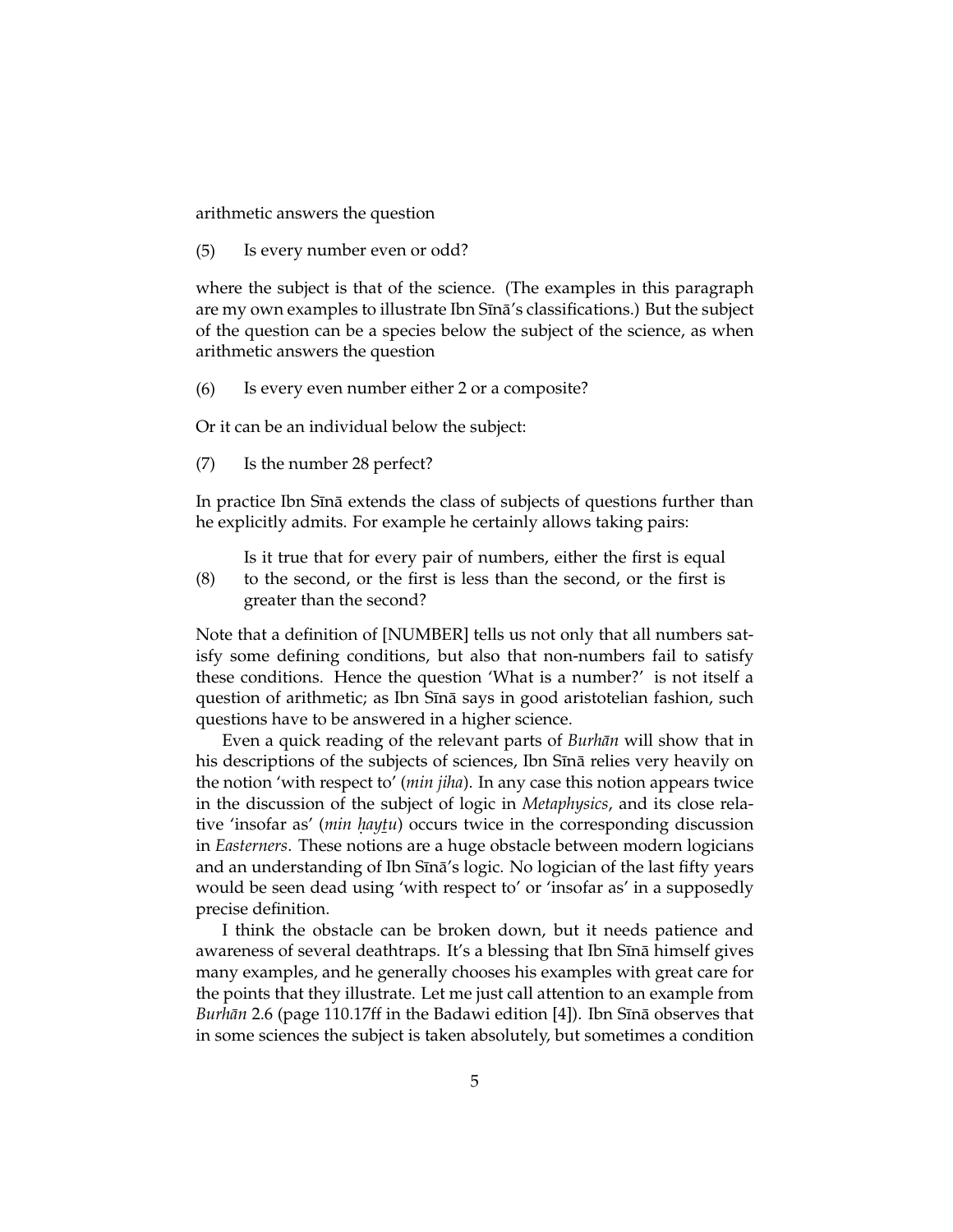is added by way of 'addition' (*ziyāda*) of a meaning to the nature of the subject. The example he gives is the science of moving spheres — presumably a reference to Autolycus' treatise of this name. Now in order to discuss moving spheres we need to have, in addition to the vocabulary of spheres themselves, notions like 'sphere x is at place y at time  $t'$ , or perhaps 'the place where sphere x is at time t' (Ibn Sina is often careless about distinguishing between expressions that can be used to paraphrase each other). So the natural reading in this case seems to be that 'with respect to  $R'$  means 'using vocabulary that allows one to express basic notions about  $R'$ .

Then by analogy, when Ibn Sīnā says that medicine studies the human body 'with respect to' being healthy or sick, the nub of the matter is that the proper questions of medicine are those questions about the human body which are couched in terms of having or causing health or sickness. (There is a difficult question here about whether these added meanings are counted as part of the subject of the science. Ibn Sina has a discussion of *min jiha* in *Qiy¯as* [3] which is relevant to this, but we are close to a deathtrap and I prefer to say no more about it here.)

Note that both of the added expressions that we suggested for Ibn Sīnā's moving spheres example were relational in the sense that they had extra arguments. My impression is that this would be the typical situation. Most interesting sciences need to use relational notions. In the case of logic we need to be able to talk about  $x$  being defined in terms of, or deducible from, y; these are the two ways in which, says Ibn Sīnā, we pass from known  $y$  to unknown x.

It seems that none of the published modern accounts of Ibn Sīnā's view of the subject of logic address enquiry (a) at all. I have seen accounts that are incoherent through failing to articulate what kind of thing the subject of a science is.

(b) **The relevant texts**. Sabra of course identifies the place in *Metaphysics*  $[5]$  section 1.2 where Ibn Sīnā refers to the subject of logic. Ibn Sīnā begins 'As you know', which must be a reference back to some earlier passage in the *Sif¯a' ˇ* . Sabra must be at least broadly right when he identifies this earlier passage as being in *Mad<u>k</u>al* [2] sections 1.2–4. But this is only the beginning<br>of the story of the story.

First, there is Ibn Sina's most explicit statement of the subject of logic, which appears in *Easterners* [6] pp. 9f. We noted above that this passage has very little text in common with the account in *Metaphysics*. In particular there is no phrase in *Easterners* that corresponds to 'secondary intelligibles' *(al-ma<sup>c</sup>qūlāt al-<u>t</u>āniyya)* in *Metaphysics*. Since this phrase appears just once in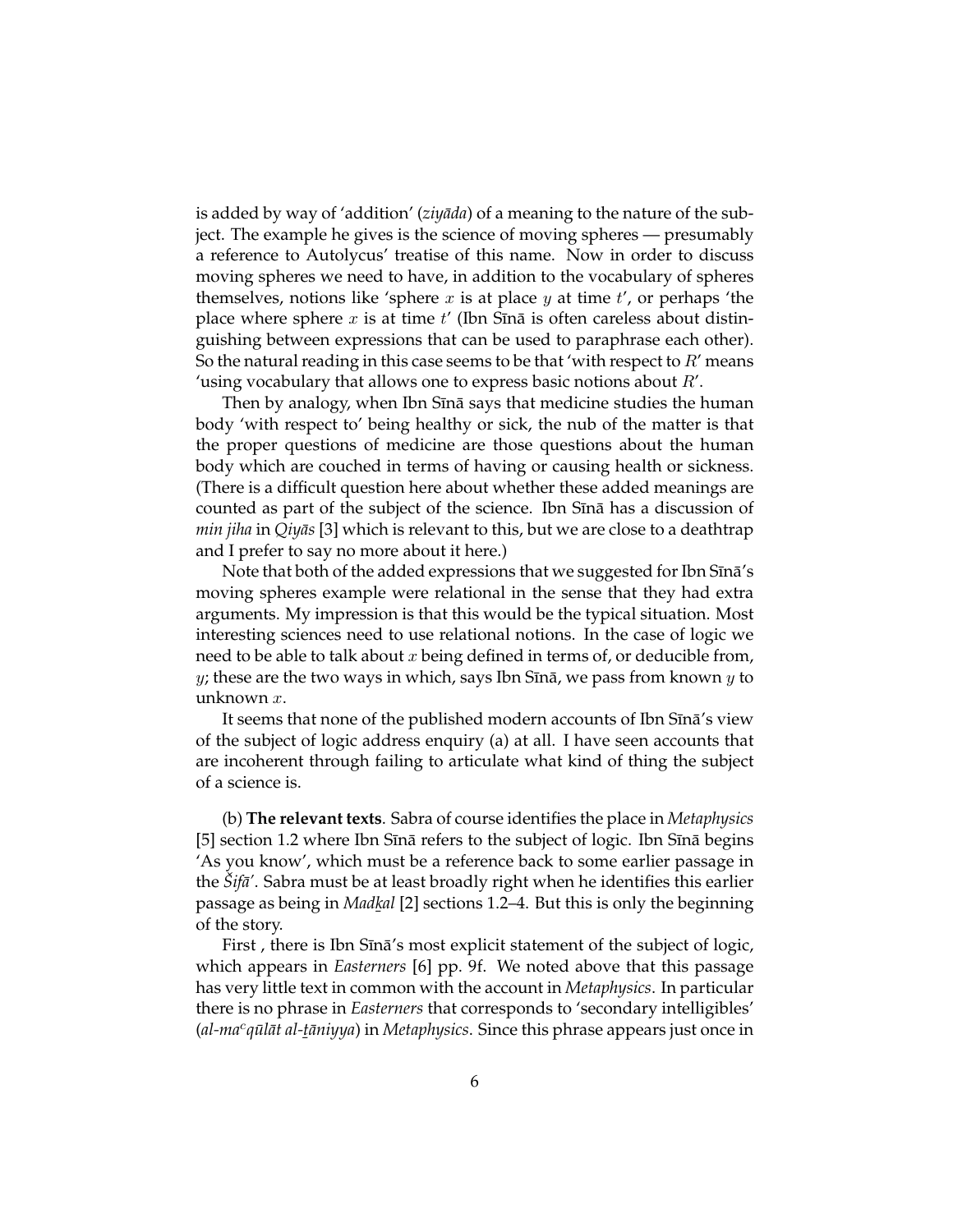*Metaphysics*, and not at all in either *Madk al* or *Easterners*, I would be cautious *¯* with Sabra's description of it as a 'name' for the subject of logic ([10] p. 753), except in the sense in which 'the previous speaker' might be described a name of a member of a committee. It seems to have been later Arabic writers like Rāzī who elevated the phrase into the name of a theory.

Even when we have the relevant areas of text correctly identified, there is still the question what parts of them state Ibn Sina's own view of the subject of logic, what parts of them are about rival views of the subject of logic, and what parts of them are neither of these. In his *Risāla on the* subdivisions of the intellectual sciences [7], Ibn Sīnā gives as one of the aims of metaphysics:

The second subdivision is examination of the foundations and

(9) principles, as of the science of physicists, that of mathematicians, and the science of logic, and to refute the false views about them.

This reflects a format that Ibn Sīnā does use: we describe a science, and then we formulate and refute false descriptions of the science. The accounts of the subject of logic in both *Metaphysics* and *Easterners* have exactly this format. So very likely we should read the relevant passage of *Madk al* in this *¯* way too. The attack on false views of the subject of logic seems to begin at *Madk al* 23.5 in section 1.4. Where does it finish, and does any of the rest *alangue 200* all section 1.4 contain statements of Ibn Sīnā's own position? This of *Madkal* section 1.4 contain statements of Ibn Sīnā's own position? This **The set of the settled;** I remember seeing an account of Ibn Sīnā's view of the subject of logic that cited sentences from later in section 1.4 as if they were clearly Ibn Sīnā's own opinion.

Working backwards*,* where in *Mad<u>k</u>al* does Ibn Sīnā start to discuss the *¯* subject of logic? There is a sentence at *Madk al* 16.10f, in section 1.2, that *¯* could be about the subject of logic. It refers to 'the aforementioned things' (al-'umūr al-madkūra). But Ibn Sīnā has mentioned several things; which *¯* does he have in mind here?

(c) **Ibn SIna's own writings as logician**. This is a reality check. Given the other uncertainties in the interpretation of Ibn Sīnā, it really is quite essential. Ibn Sīnā is highly unlikely to have given a description of logic which is simply not true of logic as he himself performed it.

The only author I'm aware of who makes any attempt at (c) is McGinnis. After reporting that the 'objects of logic' include genus, differentia and species, he notes that on Ibn Sīnā's account in *Mad<u>k</u>al*, genus and differen-*¯* tia are used in forming definitions ([9] p. 29f). But I don't think the point holds water. Genus and differentia appear in the definition of 'definition',